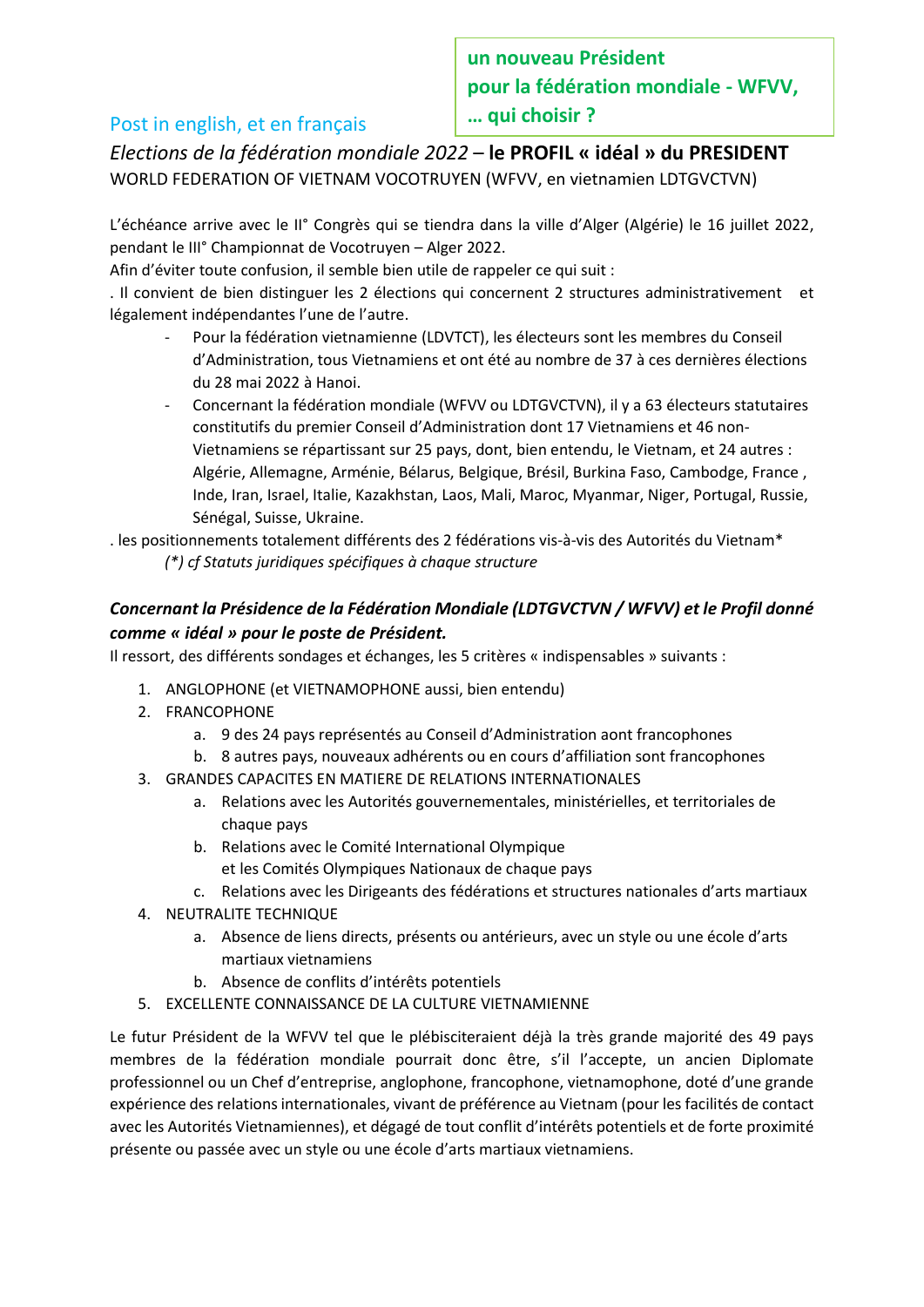Quelques rares personnes correspondraient à ce profil bien exigeant.

L'oiseau rare, une personnalité ou un chef d'entreprise, se trouverait très probablement au Vietnam. Il suffirait juste aussi que, par exemple, un ancien Ambassadeur du Vietnam consente à contribuer, d'une manière différente de celle qu'il a entretenue pendant toute sa carrière de diplomate, à la préservation et au développement de la Culture Vietnamienne à travers le monde et co-écrire les nouvelles pages de l'histoire du Vo Co truyen Viet Nam.

Des centaines de milliers de pratiquants de vo co truyen Vietnam, quasiment partout sur les cinq continents, attendent un signal fort de la fédération mondiale en direction de ce mouvement initié par le feu Président Hoang Vinh Giang qui a su guider les arts martiaux traditionnels vietnamiens sur le chemin du progrès et d'une ère de développement à même de lui valoir, un jour que tout le monde espère proche, une place de choix sur l'échiquier international à l'égal des disciplines japonaises, chinoises, ou autres coréennes.

**Vive la Culture Vietnamienne, vive le Vo Co Truyen du Vietnam.**



**a new President for the world federation - WFVV, who to choose?**

### *World federation « 2022 » elections –* **the "ideal" PROFILE of the PRESIDENT** WORLD FEDERATION OF VIETNAM VOCOTRUYEN (WFVV, in Vietnamese LDTGVCTVN)

The deadline comes with the II° Congress to be held in Algiers (Algeria) on July 16, 2022, during the III° Vocotruyen Championship – Algiers 2022.

In order to avoid any confusion, it seems useful to remember the following:

. It is necessary to distinguish between the 2 elections which concern 2 structures that are administratively and legally independent of each other.

> - For the Vietnamese federation (LDVTCT), the electors are all Vietnamese, all members of the Administration Board, and there were 37 in the last elections of May 28, 2022 in Hanoi.

> - Concerning the world federation (WFVV or LDTGVCTVN), there are 63 statutory electors of the first Administration Board including 17 Vietnamese and 46 non-Vietnamese spread over 25 countries, including, of course, Vietnam, and 24 others: Algeria, Germany, Armenia, Belarus, Belgium, Brazil, Burkina Faso, Cambodia, France, India, Iran, Israel, Italy, Kazakhstan, Laos, Mali, Morocco, Myanmar, Niger, Portugal, Russia, Senegal, Switzerland, Ukraine.

. the totally different positions of the 2 federations vis-à-vis the Vietnamese authorities\* *(\*) see legal statutes specific to each structure.*